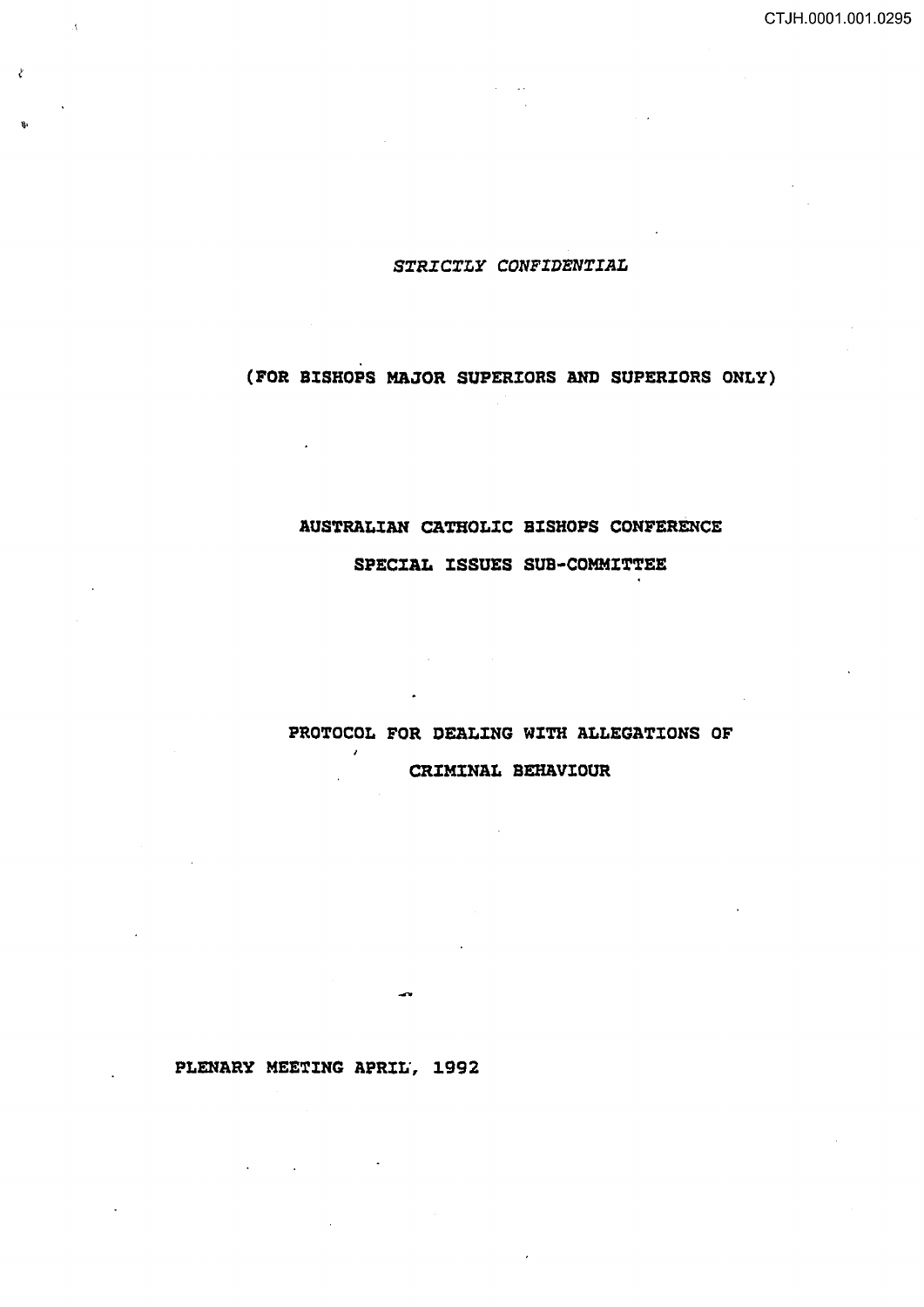#### 1. PREAMBLE

į

In November-December, 1988 the Australian Catholic Bishops Conference cons.idered the implications of allegations of criminal behaviour, especially relating to children, made against clerics and religious. The Conference was made aware of the problems that had arisen in the United States of America and Canada.

It established the Australian Catholic Bishops Conference Special Issues Committee Relating to Priests and Religious (now titled Special Issues Sub-Committee}.

The Special Issues Committee was required to establish a protocol to be observed by bishops and major superiors and protocol to be observed by bishops and major superiors and<br>superiors if an accusation is made against a cleric or religious alleging criminal behaviour, and to advise on the implementation thereof.

This protocol, which has been approved by the Australian Catholic Bishops Conference, is limited to allegations of criminal behaviour made against a cleric or religious.

It is understood that this protocol in rights and obligations, arising from universal or particular, of bishops or major superiors or superiors. no way affects any canon law either

The publication of this protocol is at the sole prerogative of the ACBCSIC.

2. DEFINITIONS .

In this protocol

- · ACBCSIC' means the Australian Catholic Bishops Conference Special Issues Sub-Committee
- ·accused' means the cleric or religious against whom a complaint of criminal behaviour is made
- "bishop ' means the dipcesan bishop or the diocesan administrator or whoever is called to the governance<br>'sede impedita' of a diocese in Australia or their authorized representatives
- ·cleric' means a bishop, diocesan priest or deacon, or priest or deacon incardinated in a personal prelature, and any person formally accepted into the process of formation for the sacrament of order by a bishop or superior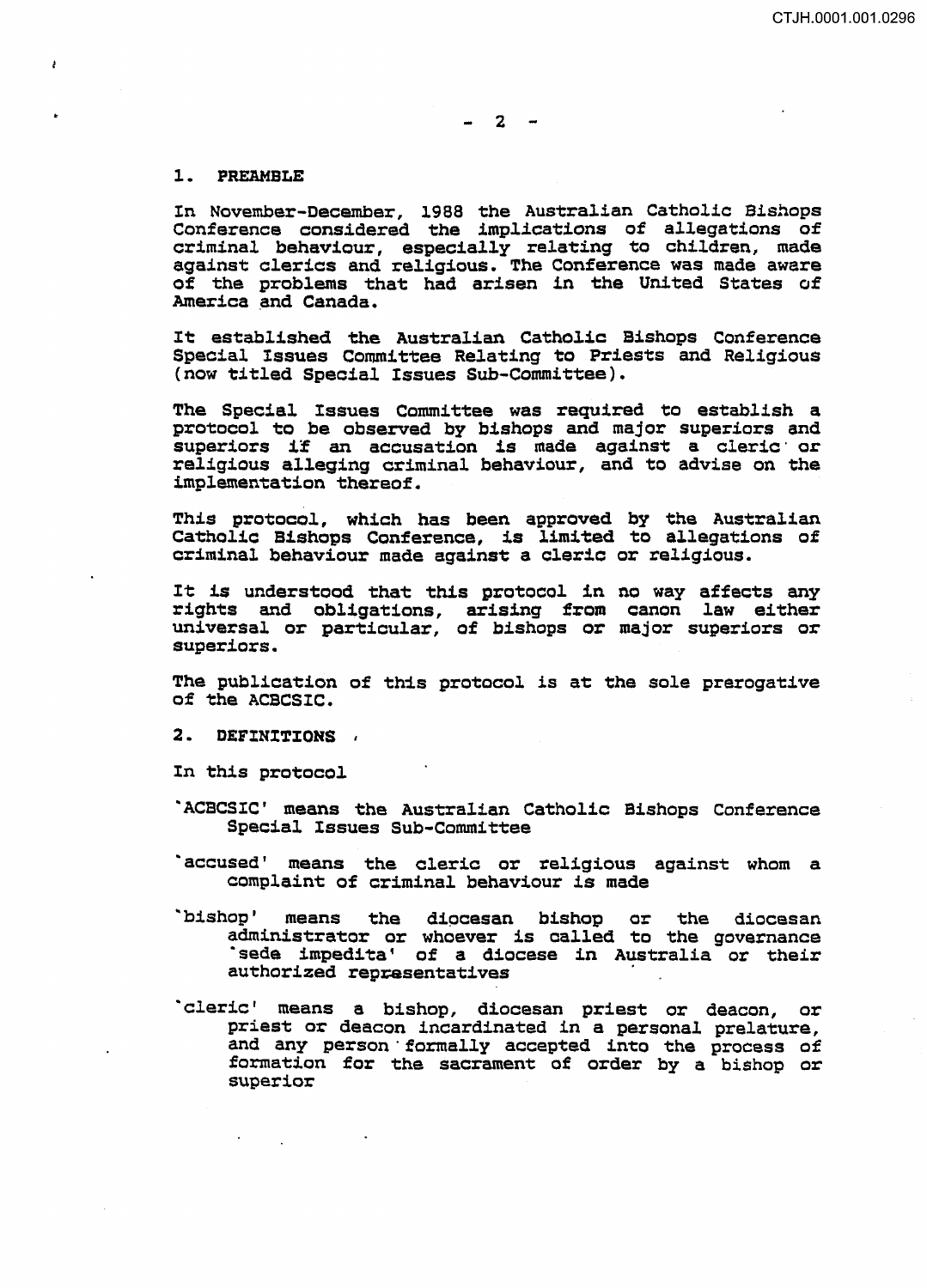$-3 -$ 

- ·competent ecclesial authority' means the bishop, the major superior, the superior as herein defined for the purposes of this Protocol
- ·complainant' means the person who has made a complaint alleging criminal behaviour against the accused
- 'criminal behaviour' shall refer to criminal offences in civil law and shall include sexual assault relating  $\omega$ children
- `departmental officers' shall include Police and those officers of the relevant State Government Department responsible for child welfare
- ·institute' means a clerical or lay Institute of Consecrated Life or Society of Apostolic Life recognised by the Catholic Church
- 'major superior' means the competent major superior, in accordance with the Institute's own law, resident in Australia of the accused or if the Institute has no major superior resident in Australia that Institute's highest authority resident in Australia or their authorized representatives
- ·religious' means a member of an Institute, and any person formally admitted into an Institute's programme of formation by the competent superior in accordance with an Institute's own law
- ·special Issues Resource Group' means a group established in accordance with paragraph 5 below and any reference to ·special Issues Resource Group' includes a reference to some or all of the members thereof
- ·superior' means the highest authority, Australia, of a Personal Prelature or representative resident in his authorized
- ·victim' refers to the person who is alleged to be the victim·of criminal behaviour involving the accused

Words importing the masculine gender only include the feminine gender and vice versa.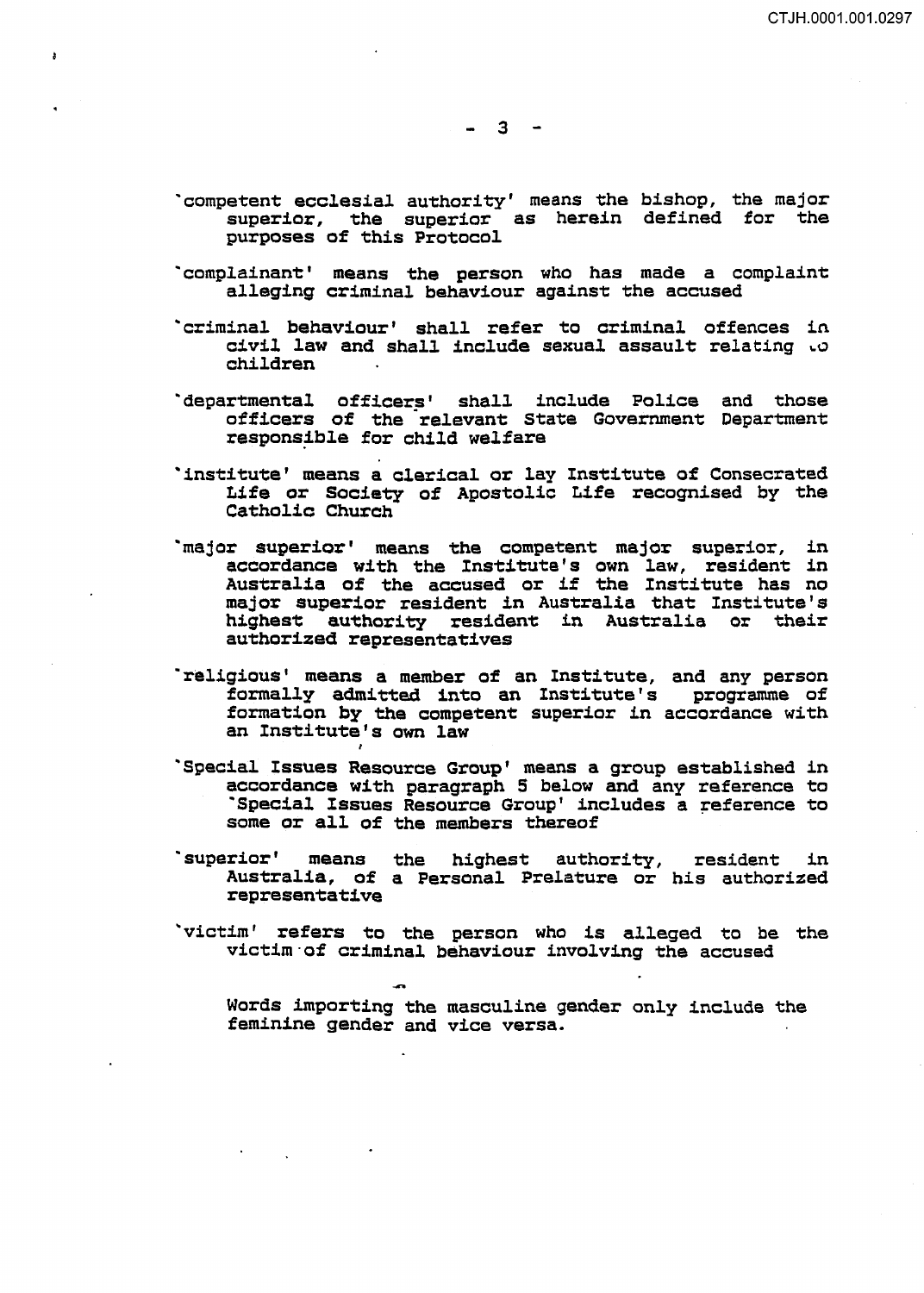#### 3. RESPONSIBILITIES OF BISHOPS, MAJOR SUPERIORS AND SUPERIORS

3.1 Bishops have duties and responsibilities to their<br>priests, religious, and all of Christ's faithful priests, religious, and all of Christ's according to natural justice and canon law. They have a responsibility to protect the good reputation of individuals and the Church as a whole. They have a special concern for the victims of injustice and those who are vulnerable.

3.2 Major superiors have a similar duty and responsibility when the actions of members of the institute are challenged, but they must also take into account, as well, the rights of all Christ's faithful and the good of the whole Church.

3. 3 Superiors have a similar duty and responsibility when the actions of members of the Personal Prelature are challenged, but they must also take into account, as well, the rights of all Christ's faithful and the good of the whole Church.

3.4 The investigation, required by this protocol, and resolution of allegations o£ criminal behaviour against the accused shall be the responsibility of the competent ecclesial authority whose responsibility is personal. Whilst"this protocol requires that others may assist with the process of investigation and make assist with the process of investigation and make<br>recommendations, it is the competent ecclesial recommendations, it is the competent ecclesial<br>authority personally who bears the responsibility for decisions.

3.5 Allegations of criminal behaviour against the accused will affect the whole church in Australia, and even the universal church. Bishops, major superiors and superiors must take into account the critical take into account the critical importance of adopting uniform approaches and working in close co-operation with each other, so that justice may be done not only for the good of individuals but for the good of the whole church.

3.6 The competent ecclesial authority must be and<br>appear to be impartial during any process of appear to be<sup>a</sup> impartial during any process investigation, lest the victim or complainant should perceive that the competent ecclesial authority is acting defensively, with disbelief, or as advocate for the accused.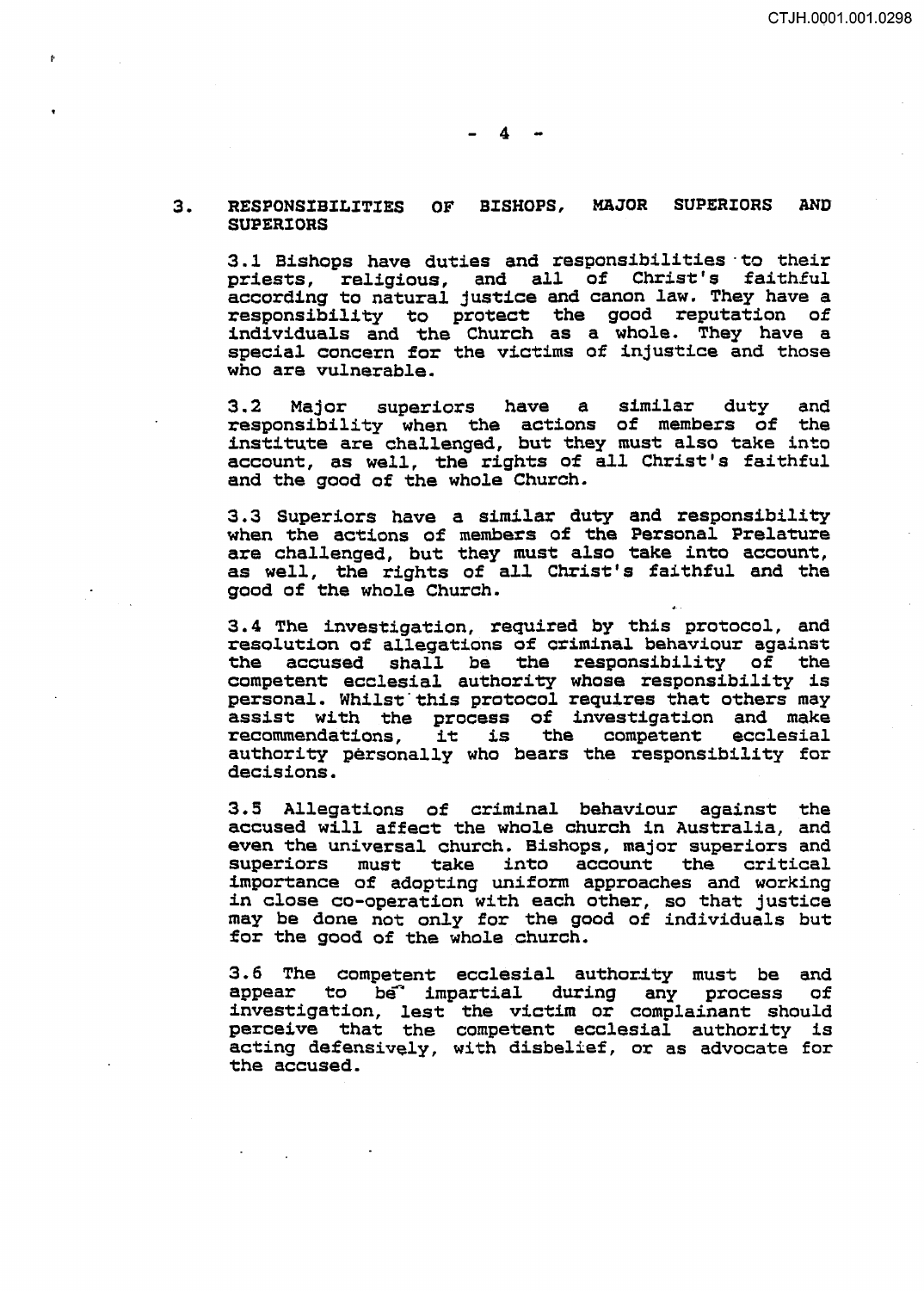$-5 -$ 

#### 4. VALUES TO BE PROMOTED

 $\mathbf{r}$ 

4.1 In dealing with allegations of criminal behaviour against the accused, the competent ecclesial authority is obliged to take into account and preserve various values.

4.1.1 To act with justice, mercy and charity.

4.1.2 To respect the civil law and not obstruct or pervert the process of justice.

4.1.3 To show pastoral solicitude for the welfare of any complainant, victim, victim's family or accused.

4 .1. 4 To not call into question the good reputation of any person whether complainant, victim or accused and their right to privacy.

4.1.5 To act so as to prevent or remedy scandal.

## 5. RESOURCES

5.1 The investigation, required by this protocol, and resolution of allegations of criminal behaviour against the accused requires a multi-disciplinary approach. There are issues involving civil law, canon law, public<br>relations, church discipline, as well as individual and community welfare.

5.2 There should be established by the Provincial Council, in such Ecclesiastical Provinces as ACBCSIC recommends, a Special Issues Resource Group consisting of personnel who are skilled allegations of criminal behaviour.

5.2.1 The personnel of. the relevant Special Issues Resource Group are to be available to competent ecclesial authority as each case may require for the purposes of assisting such authority by:

- 
- 
- providing advice;<br>- conducting an investigation;<br>- assisting with an investigation;<br>- managing contact with media.
- 

5.2.2 The ACBCSIC shall offer advice on appointments to, and the activities of, such Special Issues Resource Groups.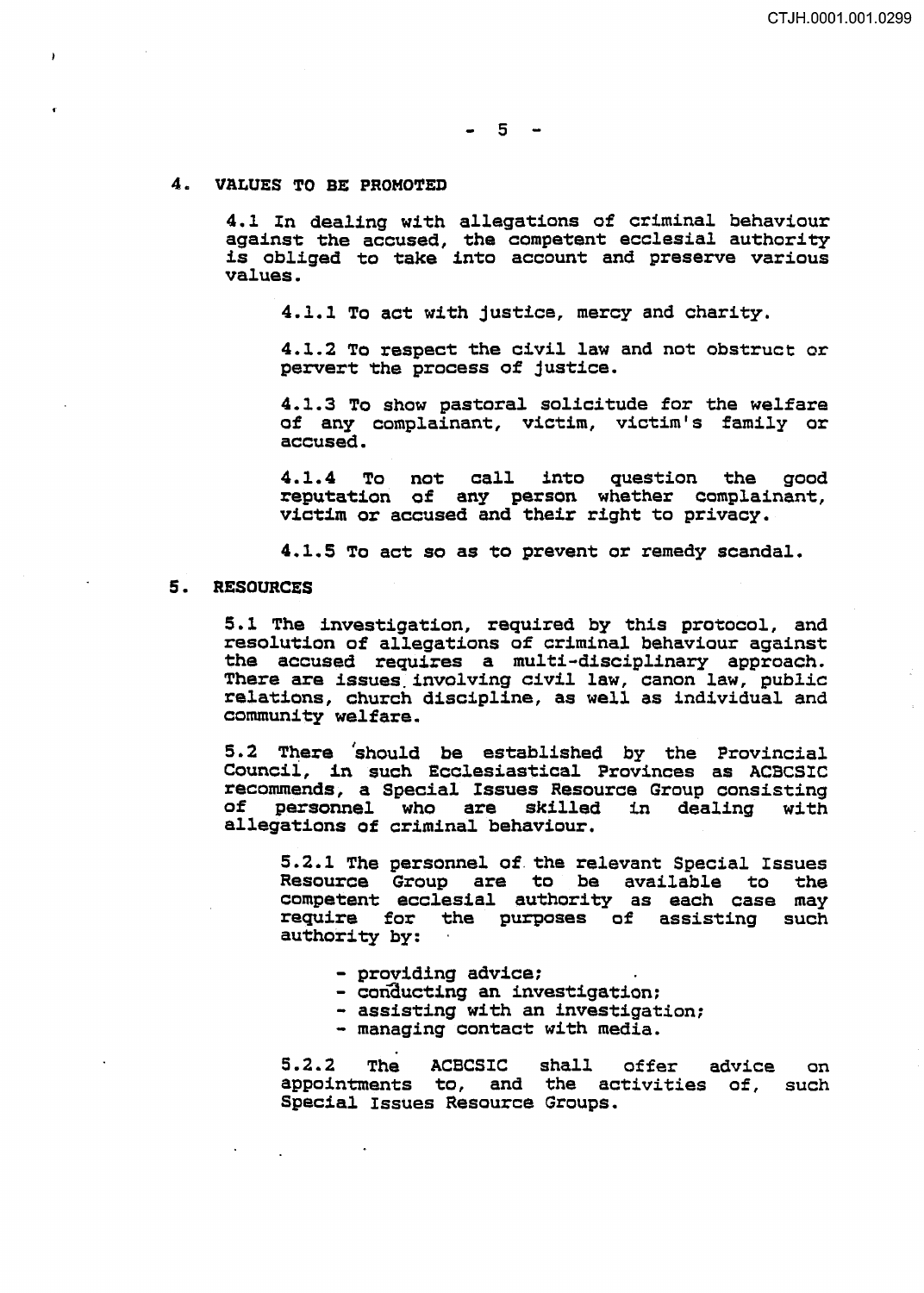$-6 -$ 

5.2.3 Membership of Special Issues Resource Groups shall include at least one priest as well as other professionals skilled in the relevant social sciences.

5. 3 The relevant Special Issues Resource Group shall advise the competent ecclesial. authority of the names of civil lawyers in each State or Territory who are available to act in these matters.

5.4 The ACBCSIC shall provide to the competent ecclesial authority as required a list of personnel and facilities that are available for counselling of complainants, counselling and therapy for victims and their families, and assessment and therapy for the accused.

5.5 The Provincial Council and the relevant major superiors and superiors, shall nominate a spokesperson(s) who shall be the only authorized person(s) available to comment to the media on behalf of the competent ecclesial authority in relation to allegations of criminal behaviour. The ACECSIC and the relevant Special Issues Resource Group shall consult with such spokesperson(s).

#### 6. COMPLAINTS

6.1 Whenever the competent ecclesial authority receives information of alleged criminal behaviour the matter shall immediately be referred, except in circumstances of a most serious and extraordinary nature, to the relevant Special Issues Resource Group.

6.2 In circumstances of a most serious and extraordinary nature, the competent ecclesial authority shall immediately conduct, through another suitably qualified delegate, an inquiry into the complaint about the alleged criminal behaviour.

6.3 It is possible that a complaint may be made concerning alleged criminal behaviour or the matter may  $come$  to the attention of the competent ecclesial authority in a number of ways.

The complaint may be made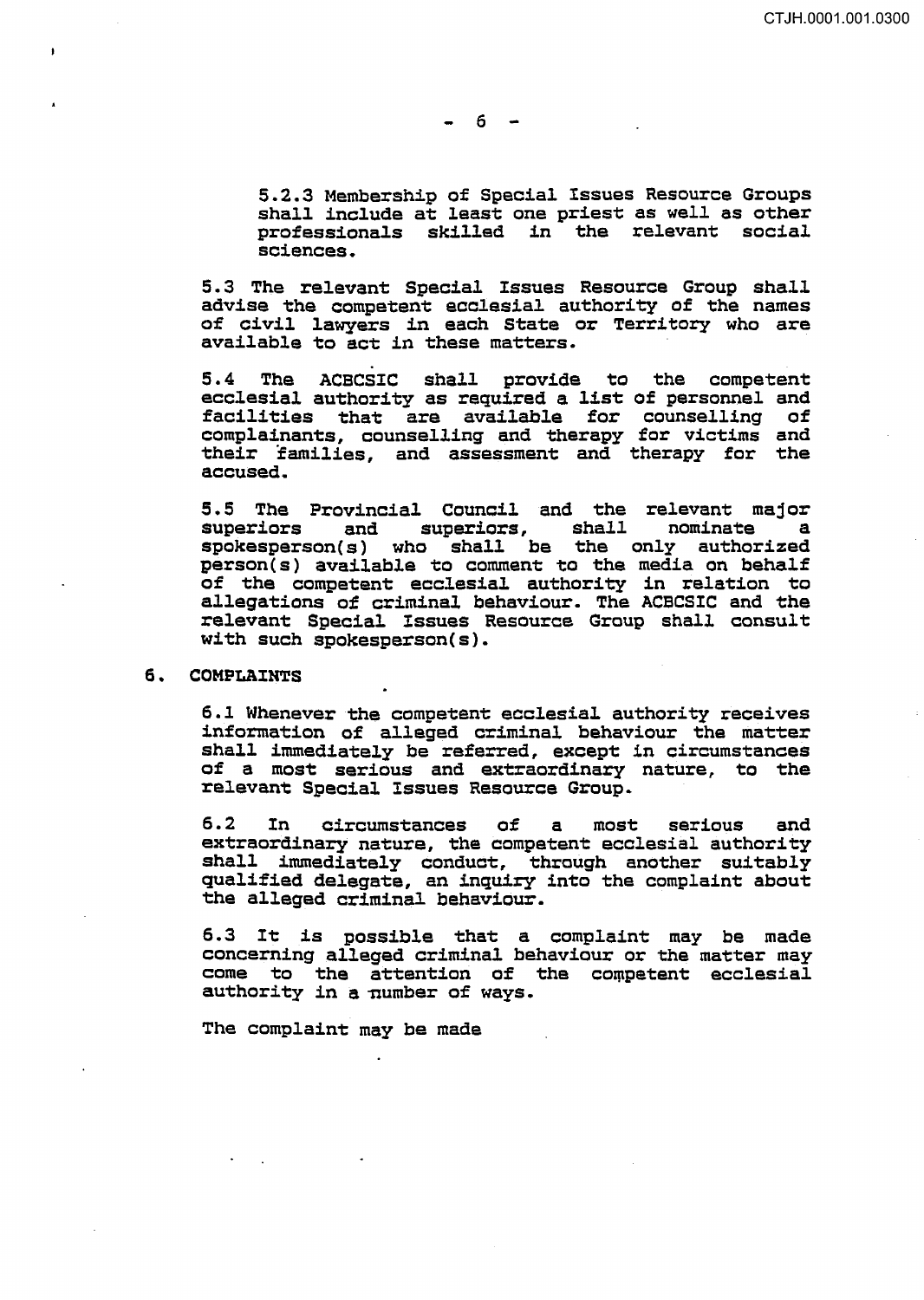$7 -$ 

6.3.1 - to the following:

- the bishop, major superior, or superior
- another cleric or religious
- some other person
- departmental officers
- the media
- 6.3.2 by the following:
	- the accused
	- the-victim
	- the victim's family
	- a person who is aware of, or suspects criminal behaviour
	- departmental officers
	- the media
	- anonymously

6.4 Since all the possibilities cannot be foreseen the following general principles apply:

6.4.1 Each cleric or religious who becomes aware of a complaint, or the possibility of a complaint, either against himself, or another cleric or religious, is obliged (subject to any canonical obligation to the contrary) to notify that fact to the competent ecclesial .authority, who shall immediately refer the matter to the relevant Special Issues Resource Group.

Requirements in some States or Territories for mandatory reporting should be taken into account.

6. 4. 2. The accused may bring the matter to the attention of the competent ecclesial authority,<br>· who...shall immediately. refer ..the (accused) to the<br>\*relevant....Special Issues. Resource...Group. The ~;.elevant ..... Special Issues ... Resour'be-... ~ .. Gro p. The ' tendency of the accused to minimise or deny involvement should be taken into account.

6.4.3 Complaints received by the competent ecclesial authority directly from a victim and/or a member of the victim's family should be received sympathetically and the victim and/or the family informed that they will be contacted by a person skilled in this area so that the complaint can be investigated. The competent ecclesial authority shall immediately refer the matter to the relevant Special Issues Resource Group.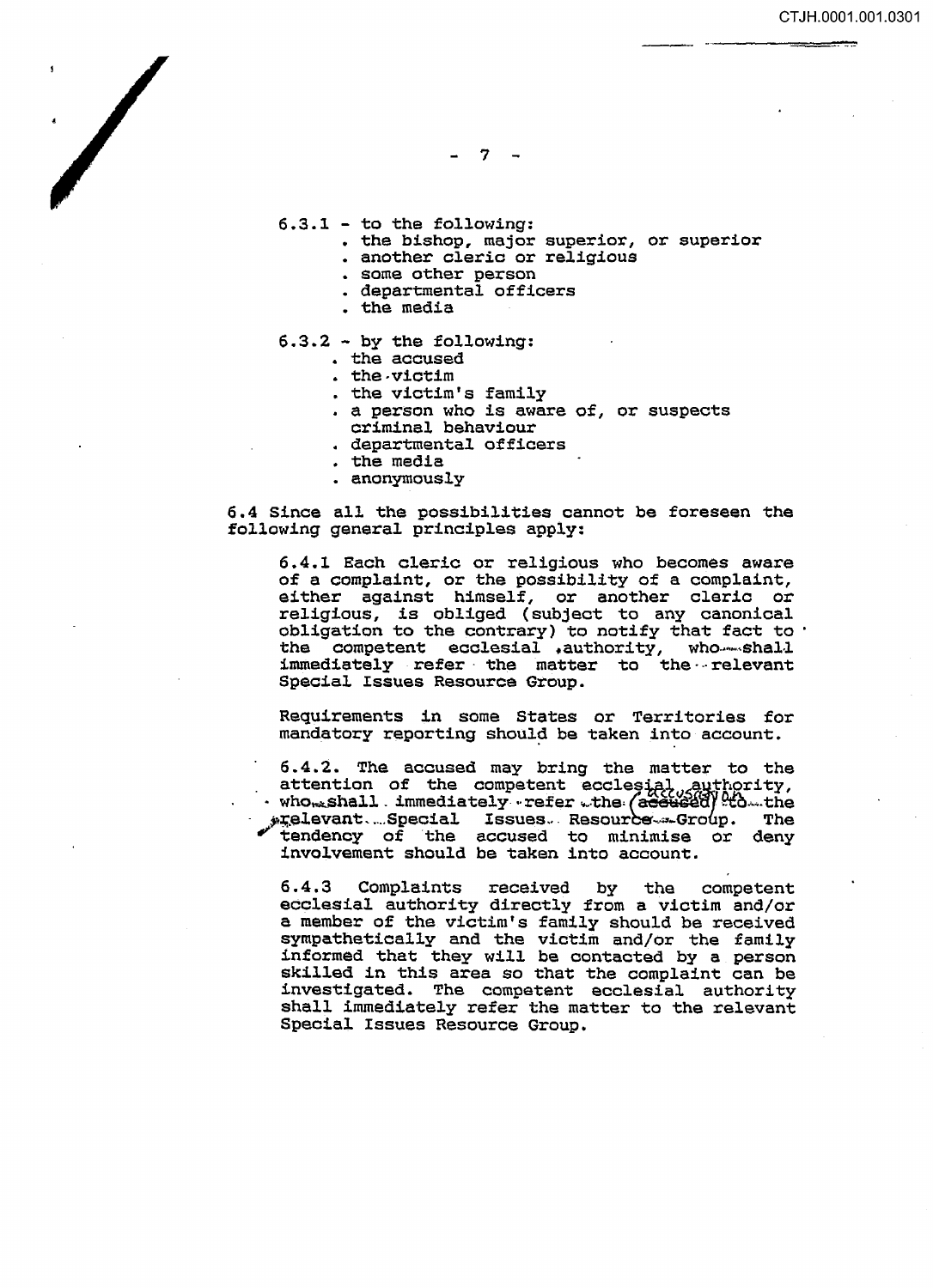6.4.4 Complaints received from other persons, including clerics or religious, should be received<br>sympathetically. The complainant should be The complainant informed that he will be contacted by a person skilled in this area so that the complaint can Le investigated. The competent ecclesial authority shall immediately refer the matter to the relevant Special Issues Resource Group.

6.4.5 It should be made known to departmental officers that, subject to the obligations of law, the competent ecclesial authority wishes to be informed by departmental officers of allegations against a cleric or religious.

When a complaint comes to the attention of the competent ecclesial authority in this way, the competent ecclesial authority in this way, the<br>matter shall be referred immediately to the matter shall be referred immediately to relevant Special Issues Resource Group and the departmental officers informed that appropriate action has been initiated.

6. 4. 6 Complaints that come from the media should be noted and the complainant informed that the complaint will be investigated. The matter shall be referred immediately to the relevant Special Issues Resource Group.

General inquiries from the media should be referred to the nominated spokesperson(s) who shall be fully briefed by the competent ecclesial authority and/or the relevant Special Issues authority and/or the relevant Special Resource Group.

6. 4. 7 Anonymous complaints should not be simply ignored but shall be referred immediately to the<br>relevant Special Issues Resource Group for relevant Special Issues Resource assessment and if necessary investigation.

6. 5 Every attempt should be made to offer assistance to victims, victim's families and complainants by way of confidential counselling or other pastoral support as soon as the complaint is received...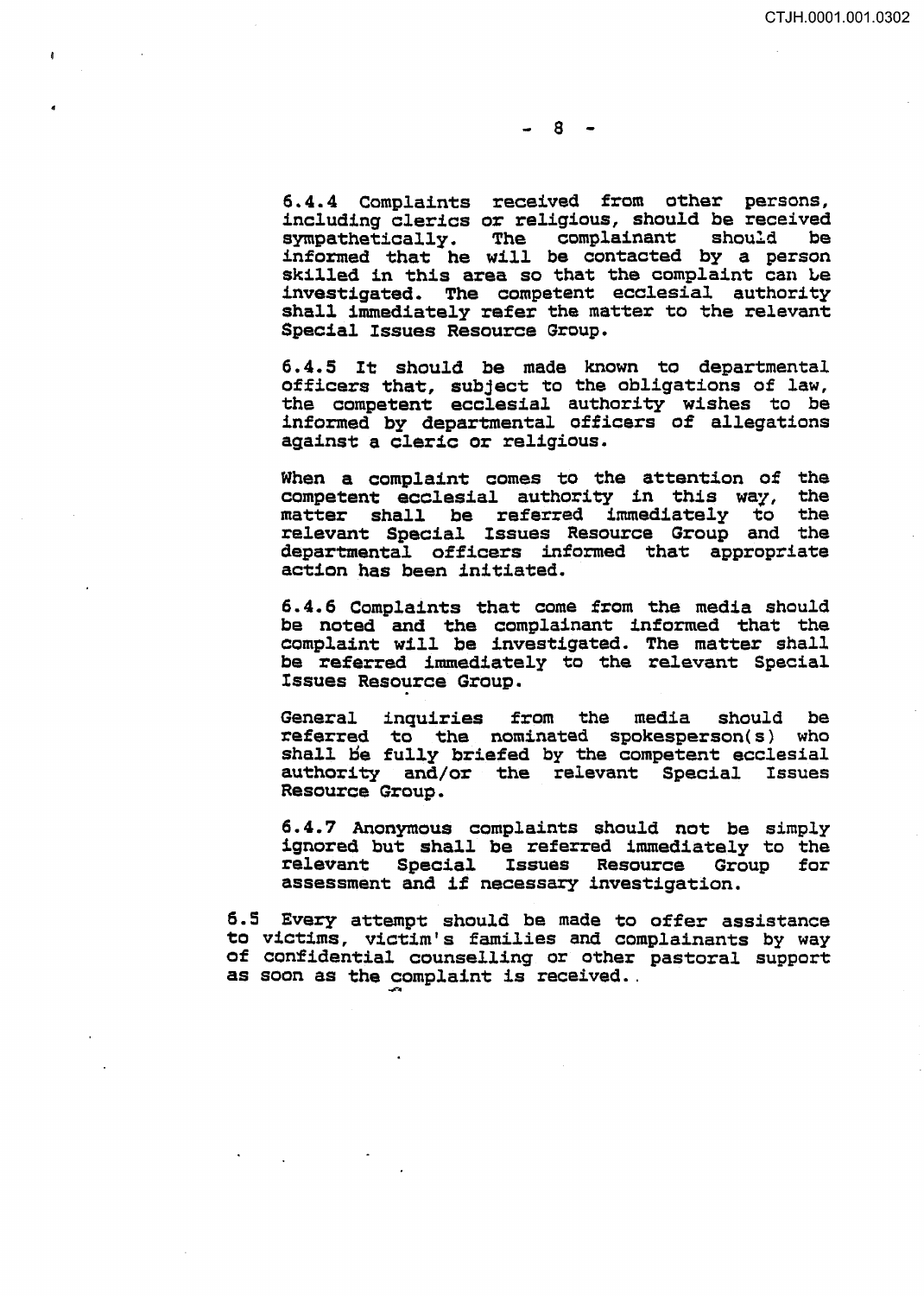# $-9 -$

#### 7. PRELIMINARY INVESTIGATION

7.1 The relevant Special Issues Resource Group shall assist the competent ecclesial authority to investigate the complaint. In the light of the nature of the complaint, the age of the victim and the circumstances generally, the relevant Special Issues Resource Group shall consider, without prejudice to paragraph 6.4.3<br>above, whether it is necessary or prudent to either initiate contact with, or otherwise interview, the victim and/or the victim's family.

7 .1.1 No interview with a victim who is a child shall take place without the consent of the child's parent(s) or guardian(s).

7.1.2 No interview shall be undertaken which will prejudice any interview process being undertaken by departmental officers.

# 7.2 The complainant should be reassured

7.2.1 that the Church is concerned for the welfare of the victim and that the competent ecclesial authority shall make appropriate ecclesial authority shall make appropriate<br>arrangements for victims and victims' families to be given advice regarding counselling or therapy which may or *may* not be provided by an agency of the Catholic Church

7.2.2 'that the competent ecclesial authority must act in accordance with the law and not in a way that will prejudice the process of law

7. 2. 3 that the Church takes allegations of this kind seriously

7 .2.4 that justice requires that the accused be heard.

7.3 No admissions should be made to the complainant or victim or any other person

7.3.1 that"the accused is quilty

7.3.2 that there is any liability in damages

7 .3.3 that any particular course of action will follow any investigation.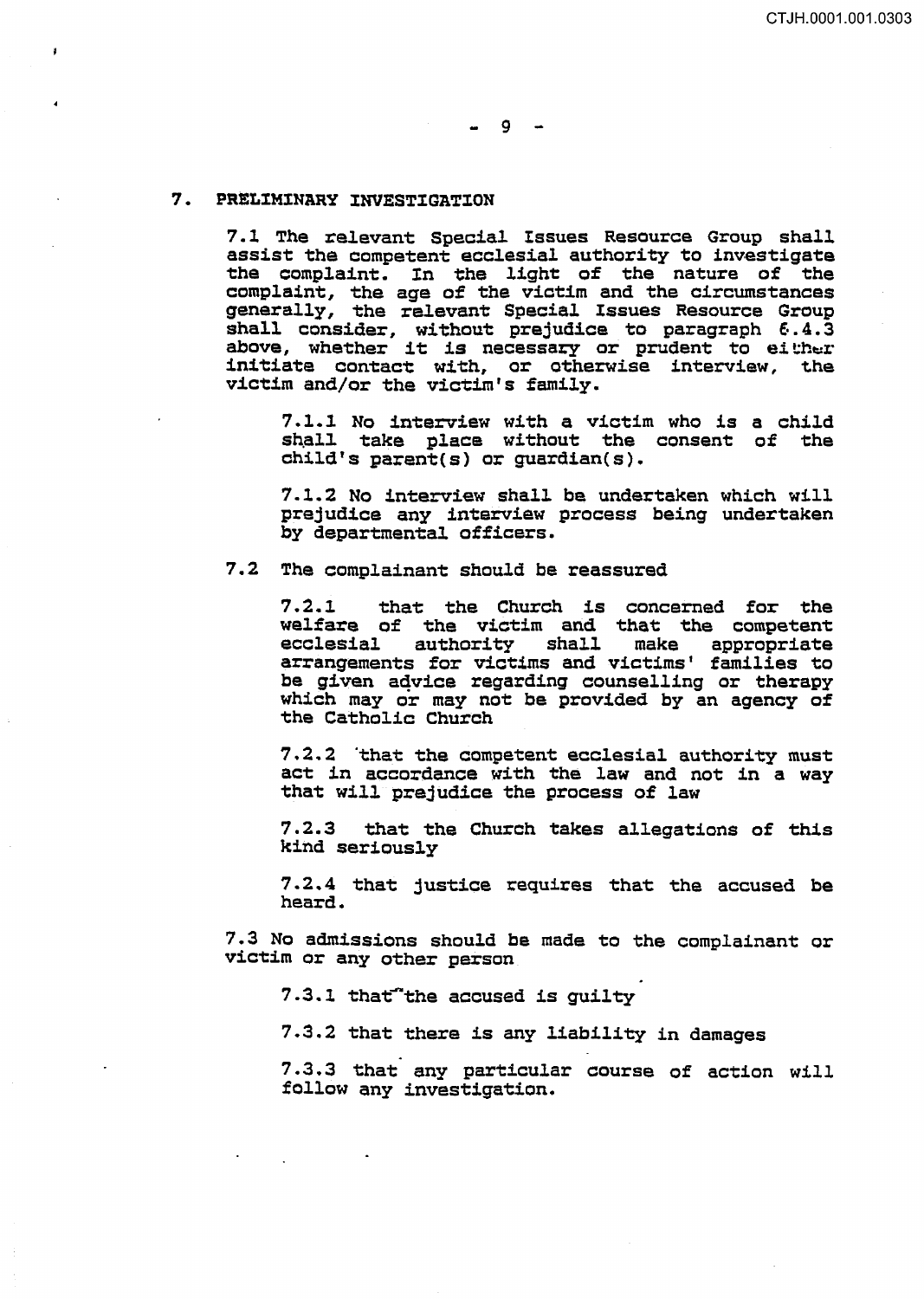7.4 It should be made clear in a11 conversations with the complainant, victim (if this is appropriate), victim's family, departmental officers, and any other person that, pending investigation and resolution of the allegation, it is standard procedure for the the allegation, it is standard procedure for the accused to be given administrative leave. It does not imply any admission of guilt.

7. 5 The freedom of people, and in some instances, an obligation in· law, to make a complaint to departmental officers must be respected. Under no circumstances should any attempt be made to dissuade a victim or family from approaching departmental officers.

Under no circumstances should any agreement be made that in return for an undertaking by the family not to approach departmental officers certain action will be taken against the accused.

7. 6 The relevant Special Issues Resource Group shall then report to the competent ecclesial authority

7.6.1 that there is no substance to the complaint and no, further action should be taken

7.6.2 that, although there is no substance to the complaint and no further action should be taken, as the aliegation has become public specific action must be taken to repair any scandal or remedy any injury to anyone's good reputation

7. 6. *3* that there appears to be substance to the complaint and that there is need for further investigation.

## 8. THE RESPONSE OF THE ACCUSED

8.1 If the relevant Special Issues Resource Group informs the competent ecclesial authority that it ensume the competent economical authority that it matter requires further investigation, the competent ecclesial authority shall forthwith (within hours) require the accused to attend for an interview.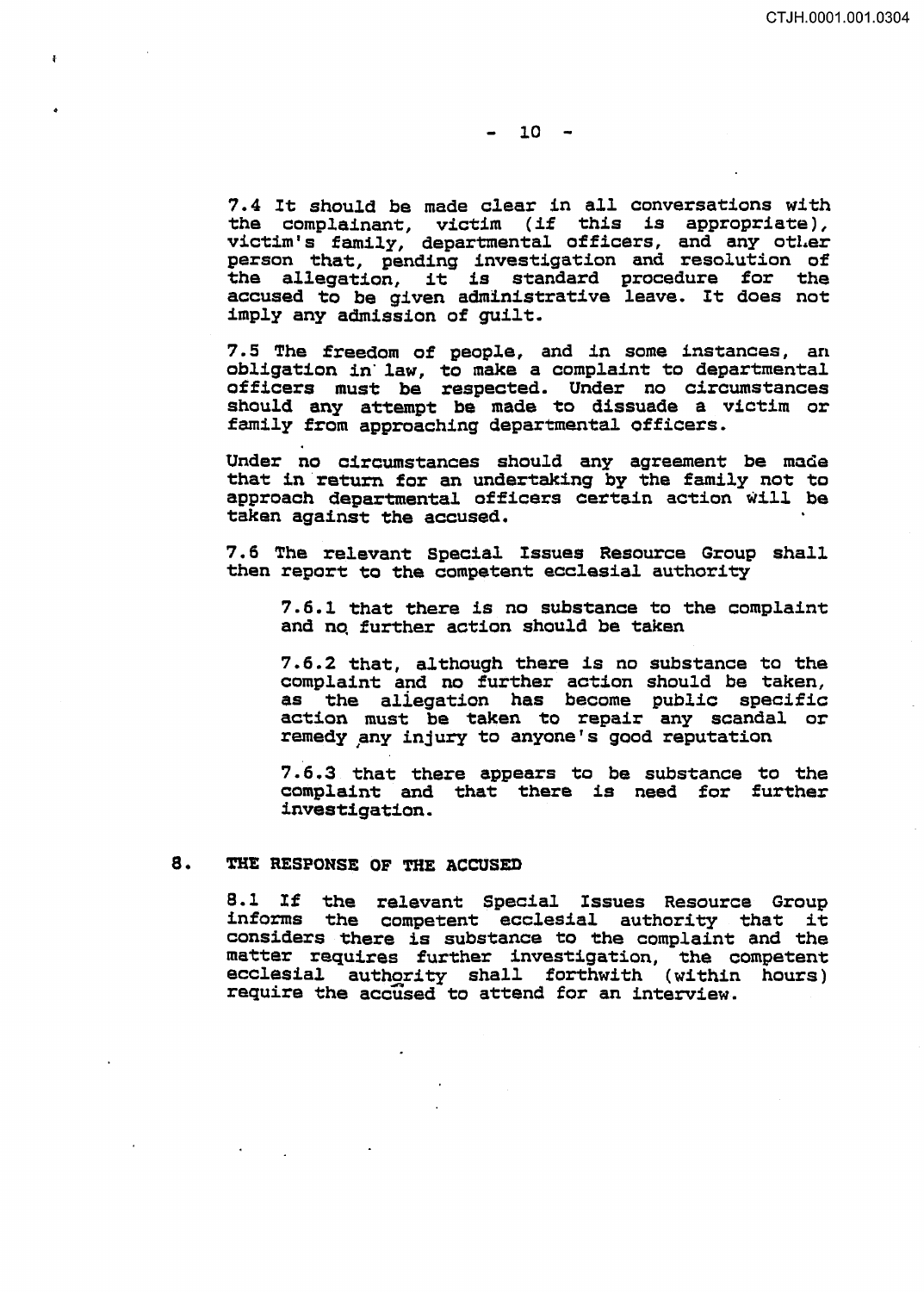8.2 The competent ecclesial authority should simply inform the accused of the nature of the complaint and inform him that the relevant Special Issues Resource Group *shall* enquire into the complaint. The accused shall be given the opportunity to seek legal (canonical and civil) advice. The accused is entitled to the protection of the law. He should be made aware that statements made by him to others could, in some circumstances, be used as evidence against him. should be warned of the dangers of interviews that are -off the record'. He should be made aware of the right in law to remain silent.

8. 3 The relevant Special Issues Resource Group shall recommend to the competent ecclesial authority what further action is required.

8. 4 The competent ecclesial authority must take care not to act in a way that could be interpreted as an attempt to pervert the course of justice, or amount to the offence of being an accessory after the fact. The accused must not be aided to escape the jurisdiction or otherwise to frustrate the process of law.

#### 9. FURTHER INVESTIGATION

9.1 If further investigation is required the procedure shall be for the accused to be given administrative leave from any public duties.

9.2 Proper arrangements must be made for the accused to<br>reside in a secure place during the period of reside in a secure place during the period administrative leave, and consequently the competent ecclesial authority shall choose an appropriate place for him to reside pending the outcome of the investigation. The accused should have access to such spiritual and psychological assistance as he may require.

9. *3* In every case pending investigation the accused must not remain in a situation where it may be perceived that other people, especially children, might be at risk. The accused ought not undertake any public function since this might create greater scandal if he is subsequently found to have offended.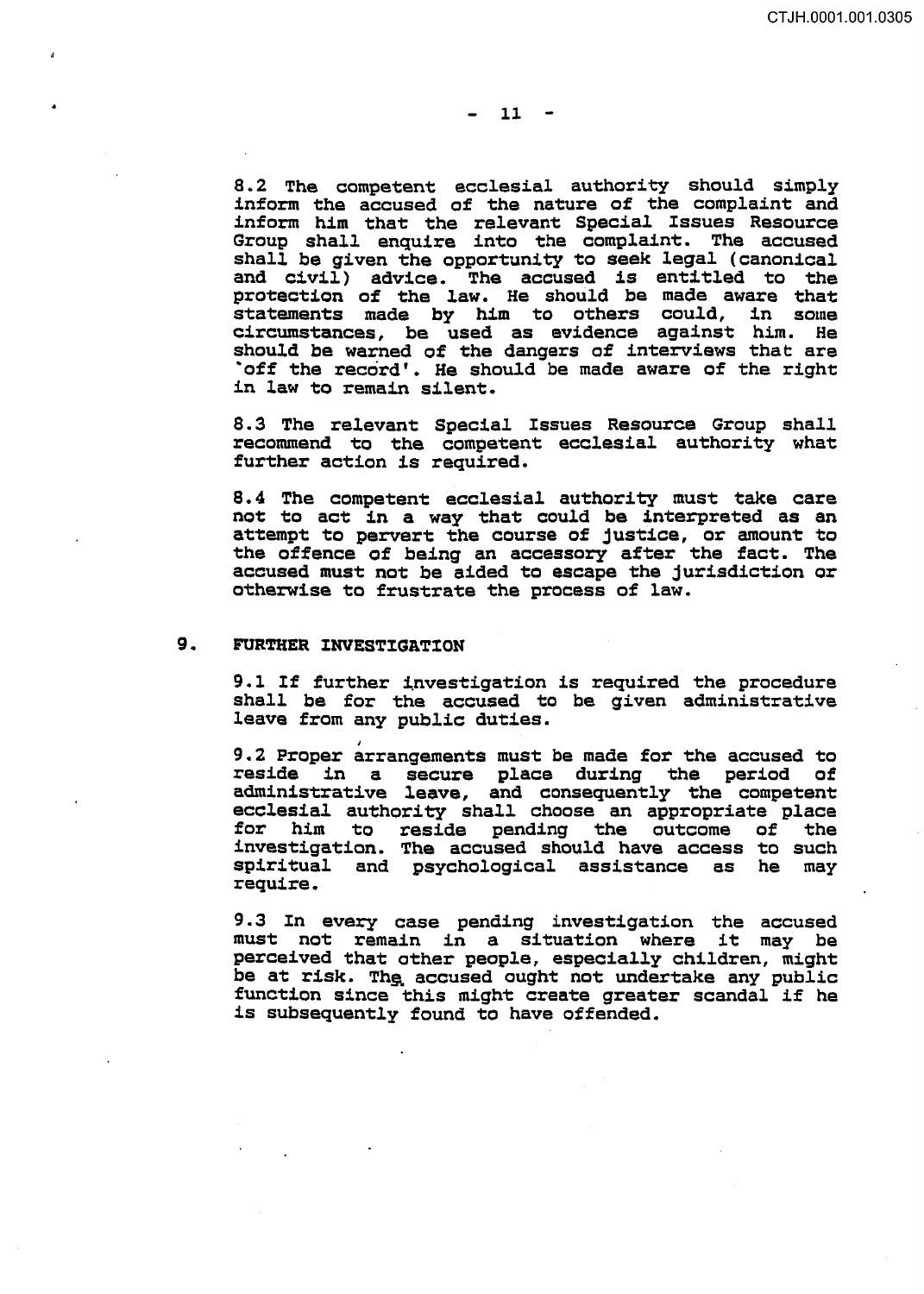9.4 If the accused refuses to take administrative leave or is otherwise unco-operative action may be taken in accordance with the provisions of CIC can. 1319. In such circumstances specific advice should be sought from an expert in canon law.

9.5 If it appears even possible that the complaint will involve legal proceedings the accused should be advised by the competent ecclesial authority to retain his own<br>lawyer independent from the lawyer retained in lawyer independent from the lawyer retained accordance with paragraph 5.3 above and independent from any lawyer usually retained either by the institute, diocese, personal prelature or their insurers. A list of available and suitably skilled lawyers should be available from ACBCSIC. It should be made clear who is to bear the responsibility for the costs ..

9.6 The relevant insurers must be notified, in accordance with the requirements of the relevant accordance with the requirements of policy, if circumstances have arisen which might give rise to a claim.

9.7 The accused must be informed that he must not give any interviews to the media, on or off the record. The accused must refer any requests to the nominated spokesperson(s).

9.7.1 The competent ecclesial authority shall consult with the relevant Special Issues Resource Group and. nominated spokesperson( s) as to the advisability of any . public statement and its scope, content and form. The minimisation of scandal as well as the reputations of all involved should be taken into account. The possibility that silence may be interpreted as an attempt to "cover-up' the truth should also be taken into account. Any statement that explains a period of administrative leave should make it clear that such leave is a routine requirement that does not imply any admission or presumption of guilt.

9. 7. 2 Where legal proceedings have begun or are imminent <del>no public statement should be made</del> without specific legal advice.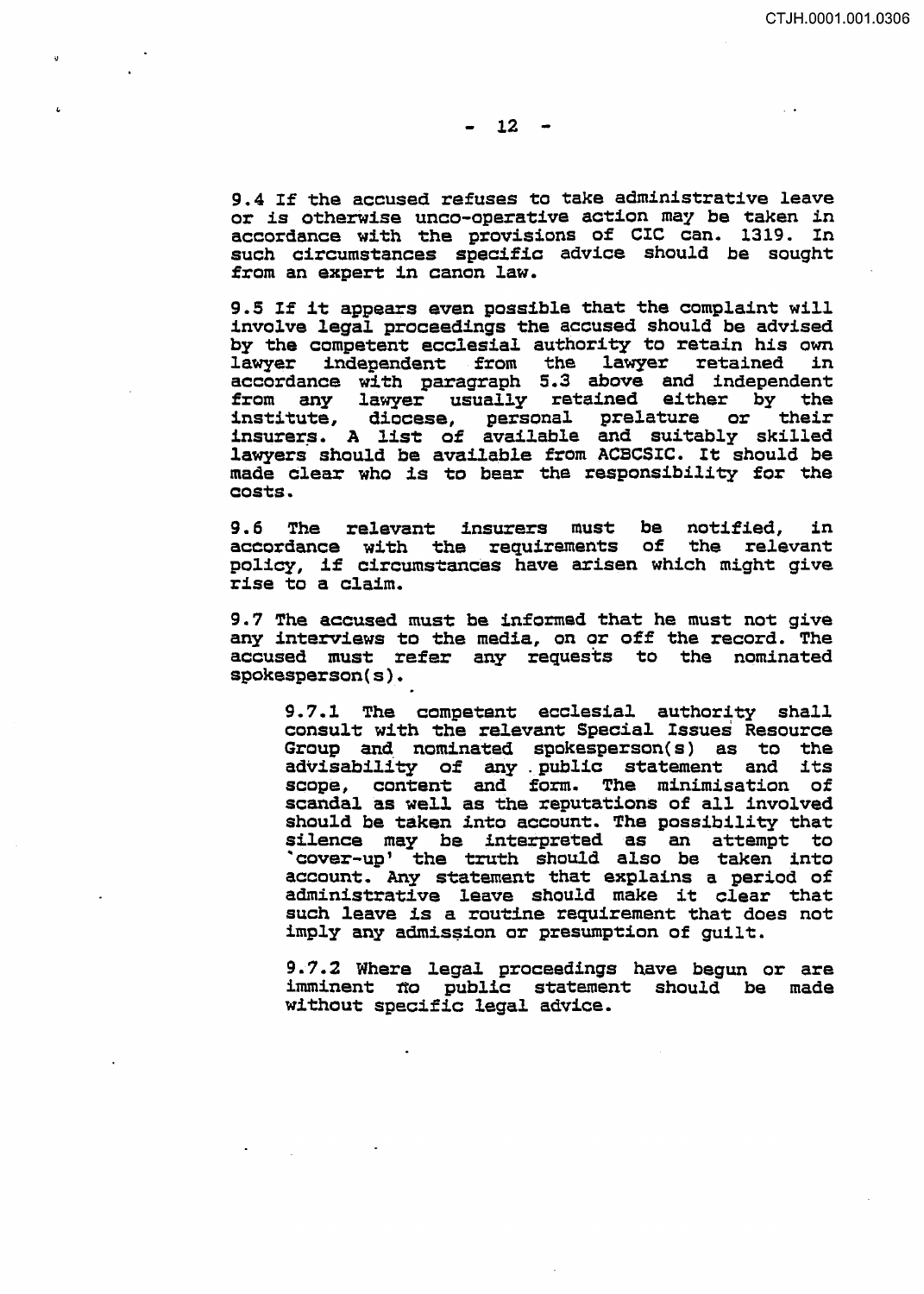9.8 Where it appears that legal proceedings are unlikely the competent ecclesial authority must unificity the Competent ecclesial disnosity must information available to him, whether it is prudent to cease the period of administrative leave, reassign the accused or provide him with psychological therapy.

9.9 If legal proceedings are commenced the competent ecclesial authority shall not act in any way which would prejudice the fair trial of the accused.

9.10 If the accused is not committed for trial, or is tried and acquitted, the competent ecclesial authority must personally consider, in the light of all the information that is available to him, whether it is prudent to cease the period of administrative leave, reassign the accused or provide him with psychological therapy.

9.11 If the accused pleads guilty or, after trial, is found guilty, of criminal behaviour, whether or not a conviction is recorded, the competent ecclesial authority should carefully consider, in the light of any criminal penalty, what action should be taken in regard to the accused and what should be done to remedy any scandal.

9.12 In making these decisions the competent ecclesial authority must give first priority to preventing, as far as possible, any future risk to others, especially children.

9 .13 A negligent failure to take reasonable steps to prevent such risk could expose the competent ecclesial authority to a claim for damages in the event of future incidents. Furthermore, and more seriously, it could create the impression that the Church condones criminal behaviour or is unmindful of the harm caused to victims.

#### 10. CONFIDENTIALITY

10.1 In all matters relating to any conversations and documents and the preliminary and further investigations required under this protocol professional secrecy is to be observed.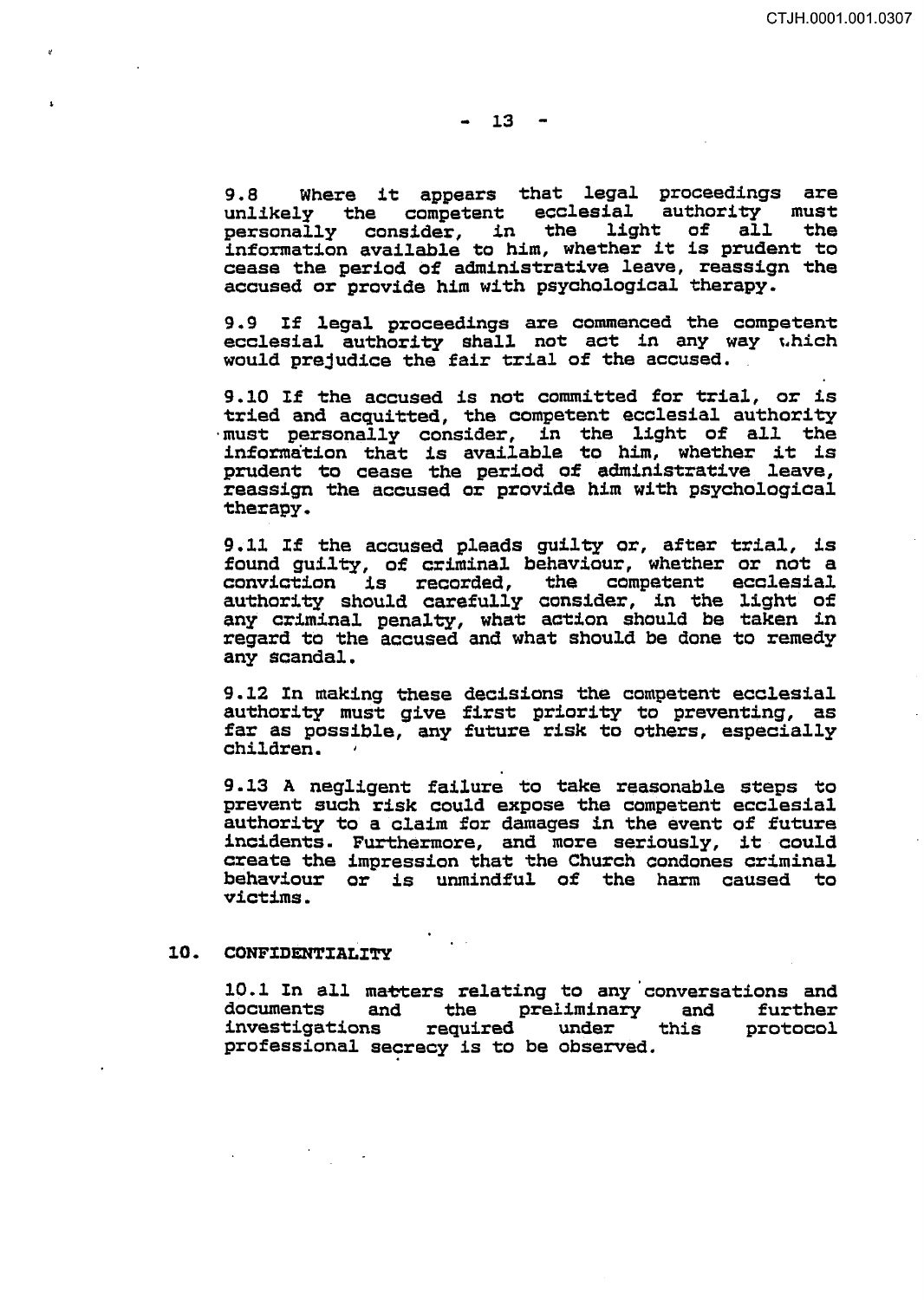10. 2 All clerics and religious should be exhorted by their competent ecclesial authority safeguard the reputations of all who may be involved in a complaint, including the complainant, victim, and the accused.

#### 11. TREATMENT OPTIONS

11.1 Immediately upon informing the accused of a complaint the competent ecclesial authority should reassure him that his welfare is important. In the light of the recommendations of the relevant Special Issues Resource Group, he should immediately be referred to an appropriate person or facility for assessment.

11.2 Future management and therapeutic intervention will depend largely on the circumstances of the<br>complaint and in many instances must await the complaint and in many instances must await finalisation of any legal proceedings. The anxiety, that is consequent upon the complaint and the legal process, may impede any therapy.

11.3 The competent ecclesial authority must take a personal interest in and be supportive of the accused during any assessment or treatment programme.

11. 4 Treatment options and the details of particular personnel or facilities should be made available to the competent ecclesial authority by ACBCSIC.

### 12. PREVENTIVE STRATEGIES - ESPECIALLY WHERE CHILDREN MAY BE VICTIMS

12.1 The competent ecclesial authority shall ensure that all clerics and religious are made aware of the seriousness of criminal behaviour especially involving children. They should be warned of behaviour that is inappropriate or which might be misunderstood as involving improper behaviour relating to children.

12.2 Particular prudence must be exercised in the supervision of ...children on camps, in dormitories, in showers and toilets, and in other situations where adults are alone with children. Any physical contact with children must be carefully assessed.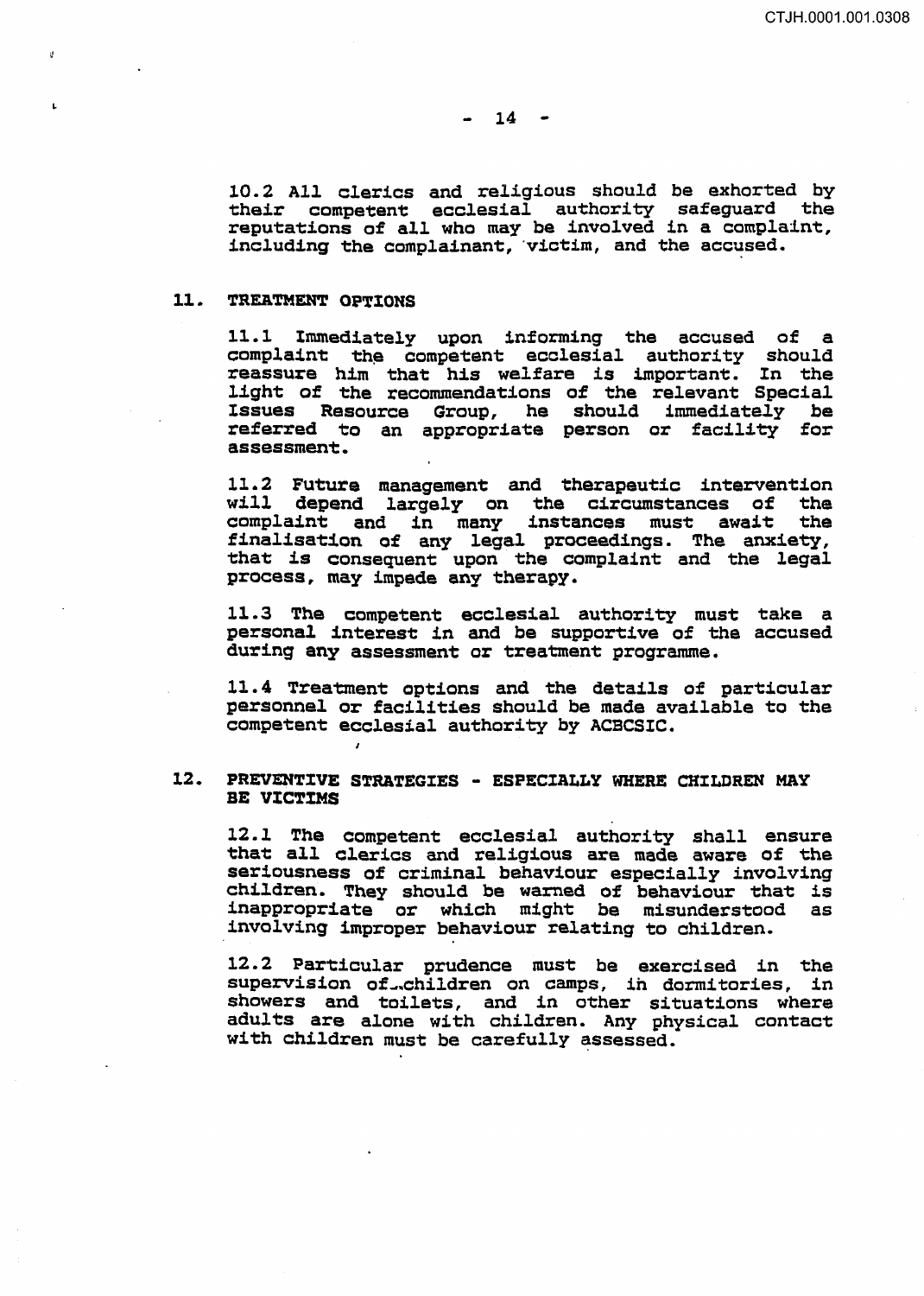$\mathbf{r}$ 

12.3 General rules of conduct should be laid down to cover circumstances of likely risk and these must be rigidly enforced. Unwillingness by an individual to comply might itself be symptomatic of a problem that requires further consideration.

12. 4 Where the competent ecclesial authority is concerned about the behaviour of a cleric or religious he should initiate such assessment and therapy as may be indicated.

12.5 Any clerics or religious who feel that they may have problems in this area should be exhorted to seek therapy before the problem becomes unmanageable and they offend.

12.6 The competent ecclesial authority shall ask a cleric or religious, requesting incardination into a diocese or personal prelature or transfer into an institute and/or · to carry out any ministry or apostolate in a diocese, to warrant that he is not aware of any circumstances which might lead to an allegation of criminal behaviour.

12.7 When a cleric or religious requests to exercise a ministry in a diocese or personal prelature, the competent ecclesial authority of that diocese or personal prelature shall request, from the competent ecclesial authority in whose diocese or personal prelature the cleric or religious previously exercised a ministry, a warranty that such authority is not aware of any circumstances which might lead to an allegation of criminal behaviour.

## 13. PREVENTIVE STRATEGIES - SCREENING AND FORMATION

13.1 All vocation directors and directors of formation should be made aware of the seriousness of criminal behaviour especially involving children. They should be aware of the indicators of this problem and the high risk of recidivism.

13.2 This issue should be considered regularly at conferences and meetings of vocation directors and directors of formation.